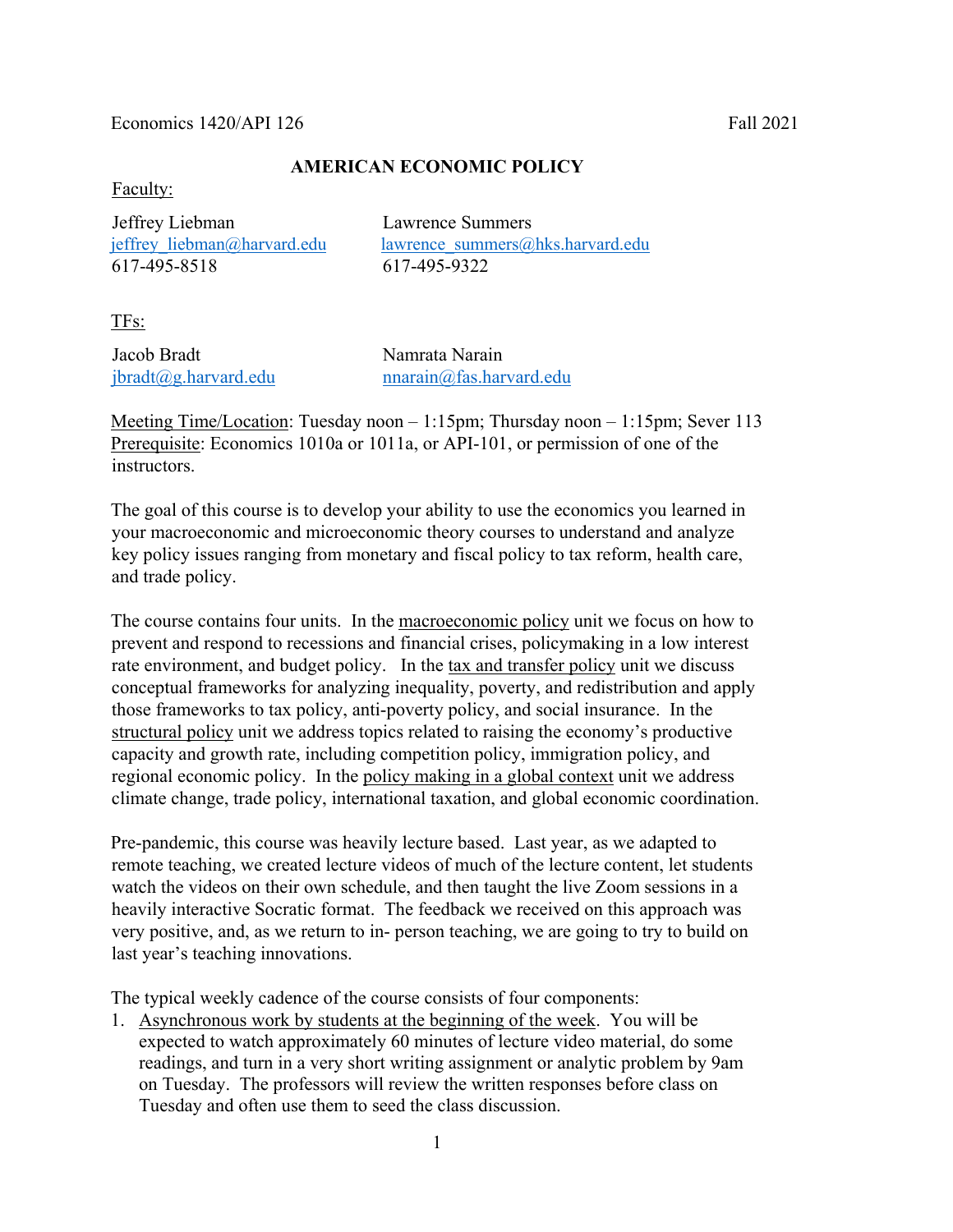- 2. Tuesday class session. Most weeks, the Tuesday class sessions will be taught in a highly interactive format. Occasionally, there will be some old fashion lecturing mixed in.
- 3. Thursday class session. Six of the Thursday class sessions will feature a joint appearance of the two professors in which they will debate a contentious topic in American economic policy. Other weeks, the Thursday class will be taught by one of the professors using the same format as the Tuesday classes.
- 4. Mandatory review sessions with teaching fellows. These will be offered at four different times during the second half of the week. Most weeks you will spend the first half of the review session working in small groups with classmates to solve old exam problems. Then in the second half, the full group will convene to discuss the answers to the problems and other key concepts from the week. *You may miss up to two review sessions with no grade penalty and without seeking advance permission* (however, if you are going to miss a review session, it would be polite to let your TF know in advance).

In addition, there are two other components of the class that are designed to build your policy-making skills:

- Policy memo. You will write a preliminary and final draft of a policy memo.
- Policy simulation. Toward the end of the semester, two consecutive review sections will be devoted to a policy simulation in which you will be expected to work as part of a team. You will need to meet with your teammates once or twice outside of section in preparation for these sections and also submit a short written assignment.

Finally, this course requires an in-class midterm and an exam-period final exam.

# *Grades and Requirements*

- a midterm exam given in class on Tuesday November 2 -- 20 percent
- a preliminary and final draft of a four-page memo due at the beginning of class on October 19 and November 11-- 20 percent
- participation in a policy simulation exercise  $-10$  percent
- 11 very brief written reactions to readings or other questions due at 9am on most Tuesdays – 10 percent. *You may skip up to two of these with no penalty and without receiving advance permission.*
- active participation in Tuesday class sessions with professor and review sessions with  $TF - 10$  percent.
- a final exam given in December -- 30 percent

Paper Option: Students have the option of writing a 20-25 page research paper (due on December 3) in lieu of the memo. The paper will count for 20 percent of the grade. Students who choose this option can count Economics 1420 as one of the courses that fulfill the economics department writing requirement.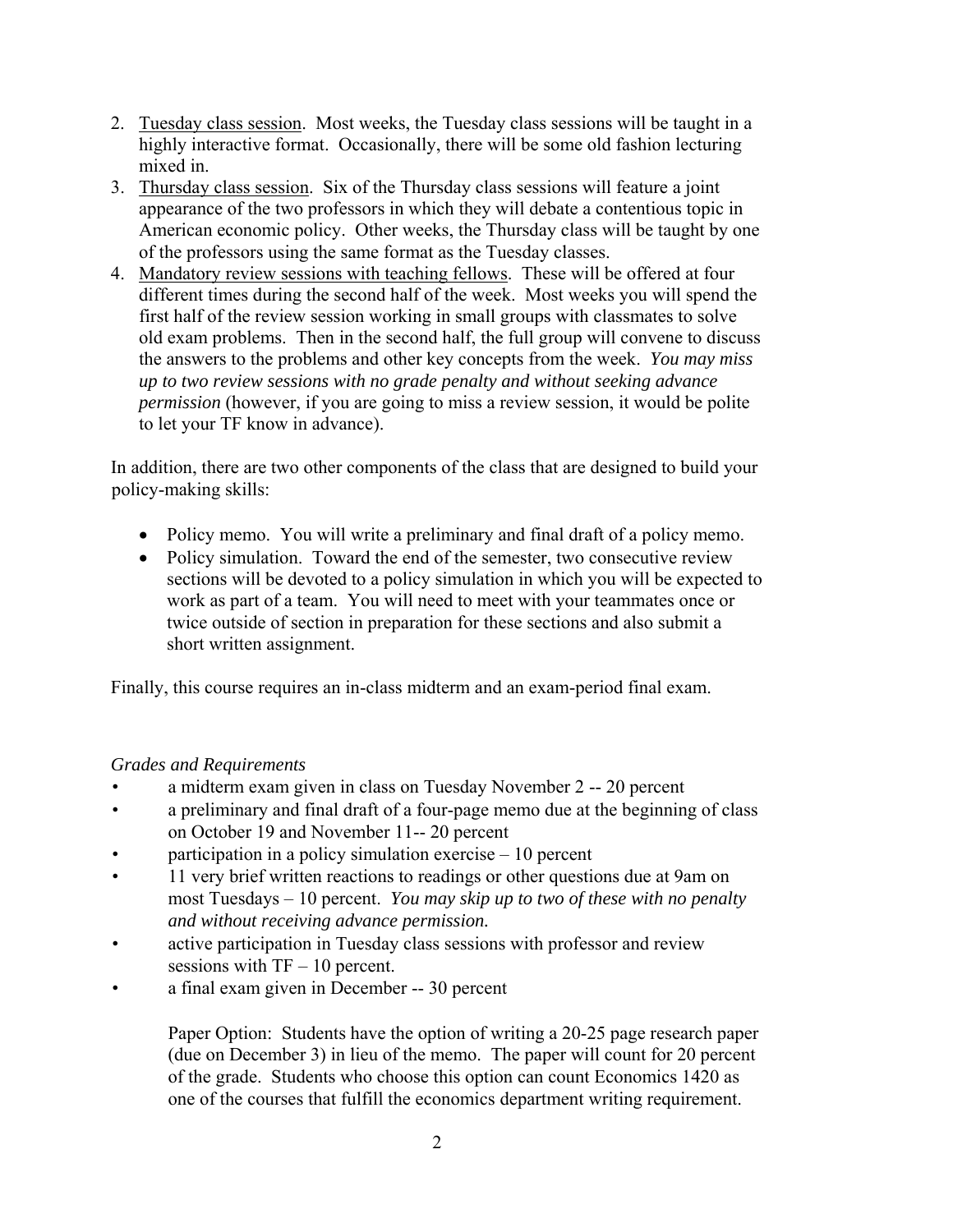### *Academic Integrity*

Discussion and the exchange of ideas are essential to academic work. For assignments in this course, you are encouraged to consult with your classmates on the choice of paper topics and to share sources. You may find it useful to discuss your chosen topic with your peers, particularly if you are working on the same topic. However, you should ensure that any written work you submit for evaluation is the result of your own research and writing and that it reflects your own approach to the topic. You must also adhere to standard citation practices in this discipline and properly cite any books, articles, websites, lectures, etc. that have helped you with your work.

Academic misconduct of any sort will not be tolerated, and everyone should understand that we take this issue quite seriously. Please do not cheat on exams. In two of the past four offerings of this course, a student has cheated on an exam and been required by the Administrative Board to withdraw from Harvard. If you are feeling unprepared or otherwise stressed out and tempted to cheat, please reach out to a member of the teaching team. We are here to help you succeed.

The course website can be accessed here:

https://canvas.harvard.edu/courses/91842